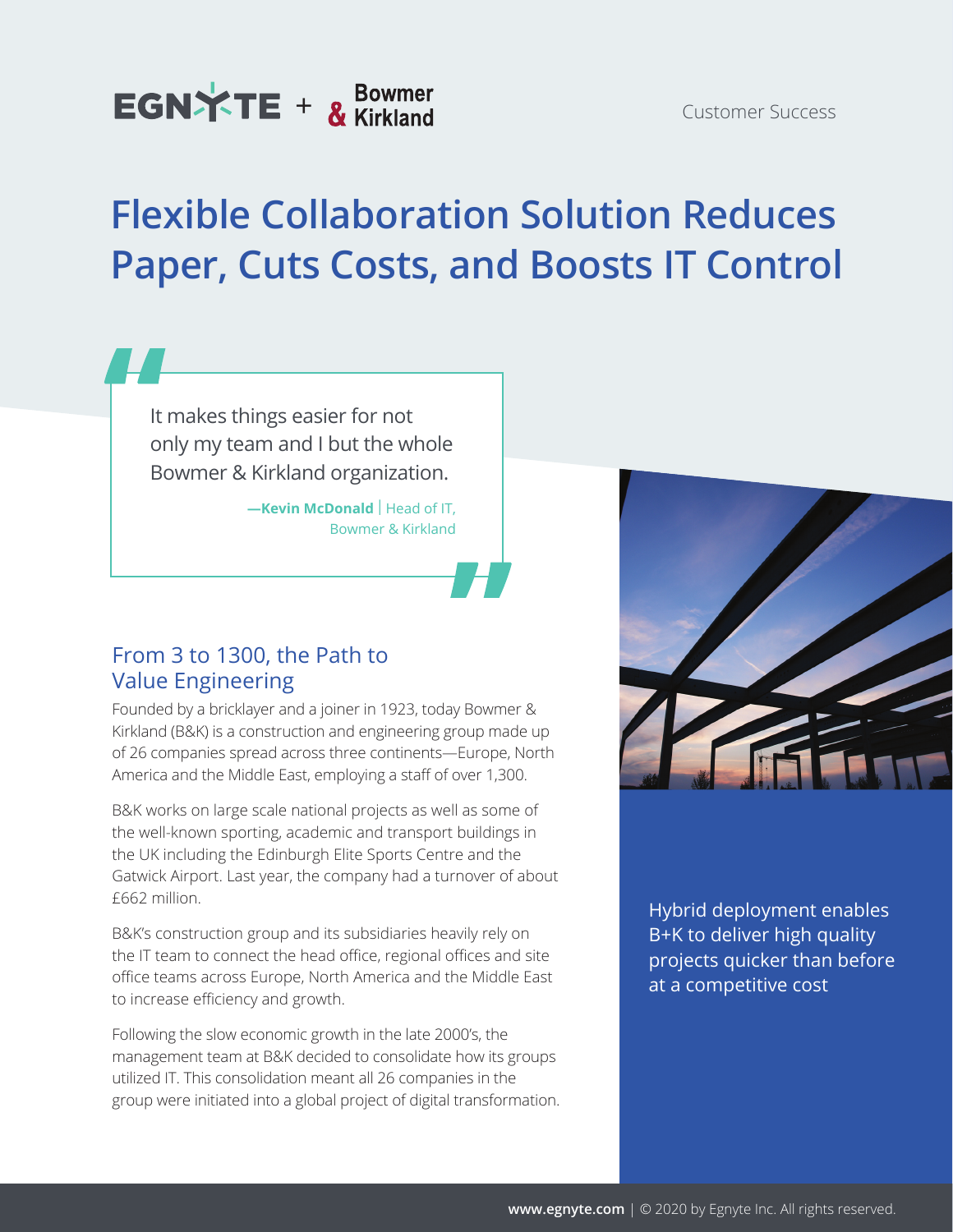Egnyte's hybrid deployment provides everything our business needs; it's easy to use, secure, and allows us to deliver high quality projects quicker than before at a competitive cost. It makes things easier for not only my team and I but the whole Bowmer & Kirkland organization.

#### **-Kevin McDonald** | Head of IT, Bowmer & Kirkland

## Challenges in a Competitive Industry **Version Control**

A key finding from his study revealed that over the years, paper use for document management became a bigger problem for the group as double data entry confused project teams and lack of document versioning was making it hard

to identify the latest copy of a blueprint or a new business pitch. Also, the environmental and economic costs associated with purchasing reams of paper were excessive which made moving to a digital documentation system the logical choice.

#### **Shortened Deadlines**

Another discovery was that sub-contractor and client management had evolved rapidly in the last three years. Construction project timelines had shortened, from 52 weeks to 40 weeks, and construction companies were forced to find a solution which delivered value in a shorter time period.

#### **BYOD Concerns**

Continued research found the design stage of the project had become increasingly ad hoc as engineers adopted mobile devices to 'design on the

job' rather than the past method of agreeing on the design before building commenced. Client demands, a shorter time to complete projects, and limited economical resources meant B&K needed technology to help employees securely access the right design to exploit Building Information Modelling (BIM) or pitch documents at any time.

#### **COMPANY**

- Family-owned company since 1923
- Consists of 26 subsidiary companies
- Major projects: Edinburgh Elite Sports Centre, Gatwick Airport
- More than 1300 staff
- £662M in turnover (2013)

#### **LOCATION**

HQ: Heage, Derbyshire (England) Regional offices throughout the UK, USA and Middle East

#### **INDUSTRY**

Architecture, Engineering and Construction (AEC)

#### **CHALLENGES**

- Version control and cost issues with paper documents
- Shortened project timelines driven by competitive pressures
- BYOD security and bandwidth concerns for on-site project changes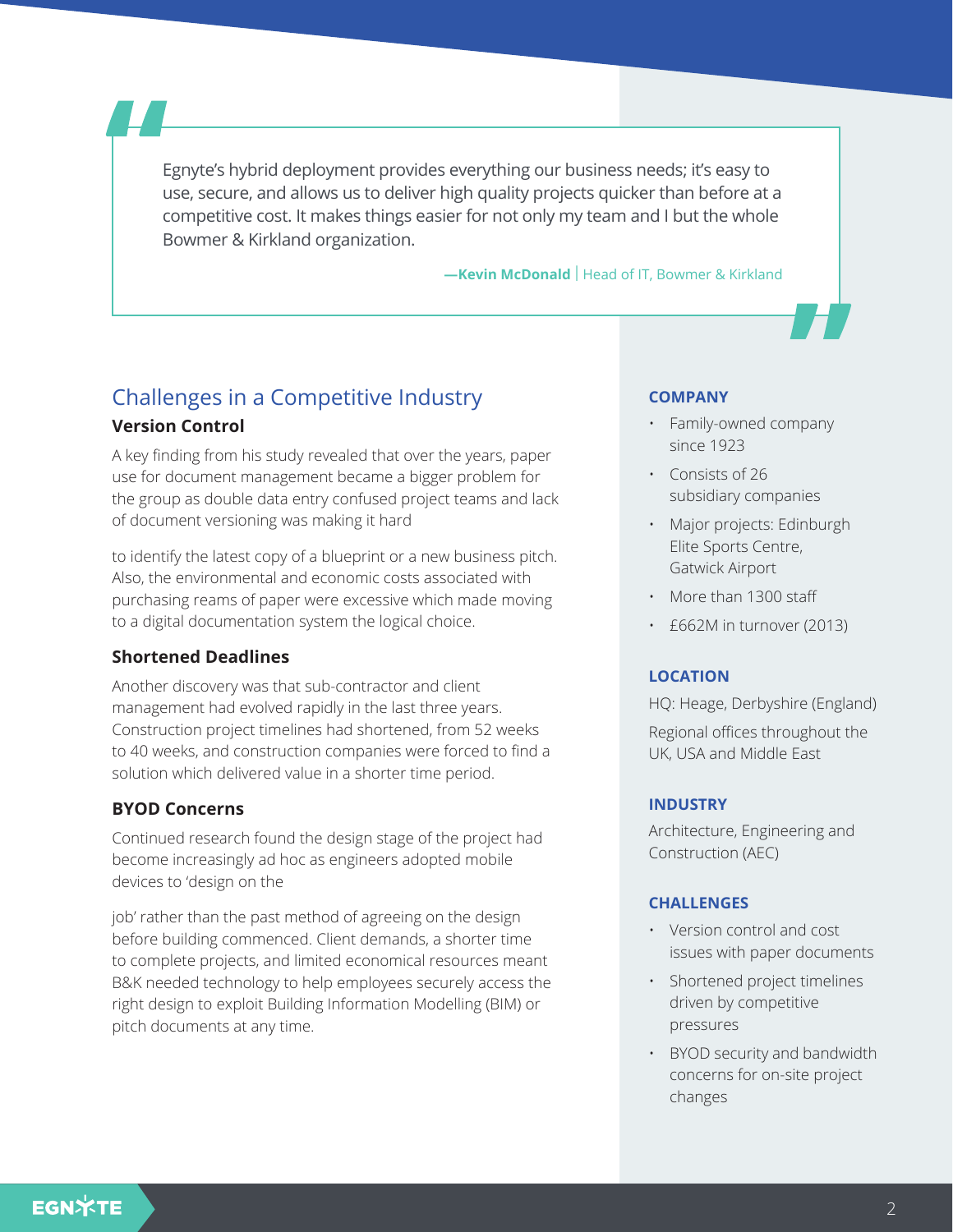## Benefits of Egnyte Enterprise File Services

### **Effective Collaboration**

In response to the new demands of the construction industry, McDonald sought a file collaboration technology where employees could access and share content across multiple time zones. B&K wanted to achieve "value engineering".

*Kevin McDonald, Head of IT at Bowmer and Kirkland, led the transformation project after undertaking an in-depth research project to analyse how each department interacted with technology, and how employees fit IT into their individual ways of working.*

The main reason Egnyte was chosen ahead of Huddle and Dropbox was because it provided multiple deployment models of its Enterprise File Services solution. One of those deployment models is Egnyte's hybrid cloud solution which bi-directionally syncs local storage systems with the cloud. Through the use of Egnyte's platform, McDonald and his team have "one version of the truth" at all times giving each of the 25 companies in the group autonomy as they have the choice to decide what files should be kept on the local network and what files can be shared in the cloud with external contractors.

With Egnyte's hybrid cloud solution, the company's files can be replicated across sites for cross-office file sharing and data redundancy through the use of Netgear ReadyNAS boxes at each location.



Kevin McDonald, Head of IT at Bowmer and Kirkland, led the transformation project after undertaking an in-depth research project to analyse how each department interacted with technology, and how employees fit IT into their individual ways of working.

#### **BENEFITS**

- Effective cross-site collaboration
- IT administrative control of files & users
- Fast and secure access to CAD and BIM files from anywhere, any device

### **SOLUTION**

- NetGEAR ReadyNAS 4200, 3100 & NVX
- VMware Servers
- Egnyte Desktop Sync & Mobile

#### **CLIENT**

- Egnyte Cloud File Server
- Egnyte Storage Sync
- Microsoft Outlook Interface